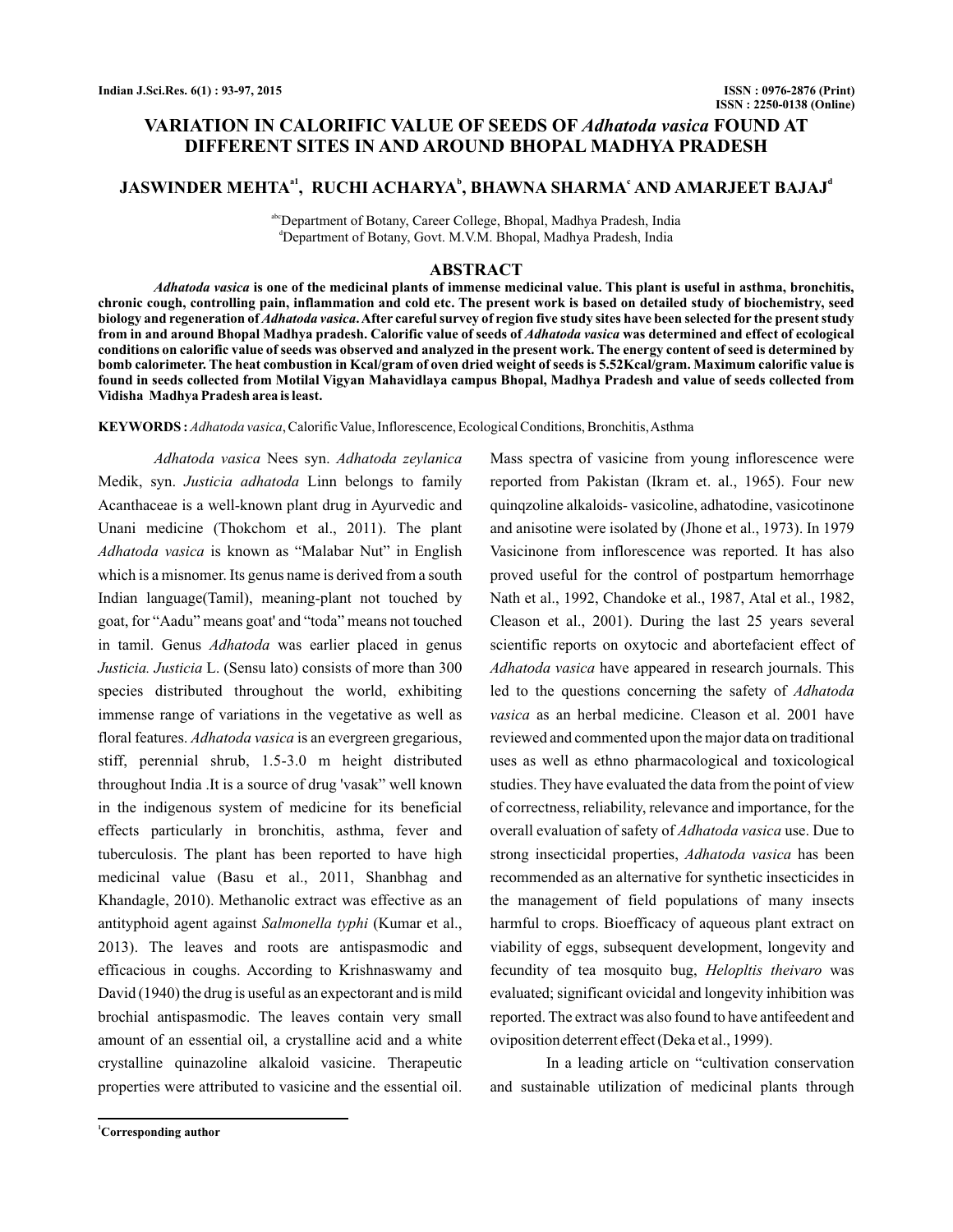people's participation"A case study (Binu, Shanavaskhan and Santosh) medicinal plants whose conservstion and regeneration is to be promoted. Due to tremendous medicinal value, the demand for the plant has considerably increased both within and outside the country. Its indiscriminate use has led to large scale depletion in the wild and has necessitated its replenishment and cultivation. Regeneration studies in *Adhatoda vasica* is comparatively a recent phenomenon. Modak et. al. (1990) has demonstrated the effect of exogenously applied sucrose on rooting of . Human beings require number of *Adhatoda vasica* complex organic compounds as added caloric requirements to meet the need for their mascular activities, carbohydrates, fats and proteins, while minerals and vitamins form comparatively a smaller part, plant materials form a major portion of diet their nutritive value is important (Indrayan et al., 2000). Nutritive value of leaves of *Adhatoda vasica* was assessed to be 106.00 cal/100g. Human beings require number of complex organic compounds as added caloric requirements to meet the need of their muscular activities, carbohydrates, fats, and proteins, while minerals and vitamins form comparatively a smaller part, plant materials form a major portion of diet, their nutritive value is important (Benton, 1972, Indrayan et al., 2000). As is evident from the review that abundant research work has been carried out on the organic constituents of the medicinal plants while little attention has been paid on the role of inorganic elements in the medicinal use and seed biology studies of *Adhatoda vasica* (Mohanta et al., 2003, Sharat et al., 2010), hence the present work was envisaged and planned.

## **MATERIALSAND METHODS**

In the present study, estimation of calorific value has been undertaken from the seed samples collected from the diverse experimental sites. For the present study, area in and around Bhopal (M.P.) was thoroughly surveyed for recording occurrence of *Adhatoda vasica* and selection of study sites where it was growing in wild conditions. Five sites were finally selected based on the consideration that they represented all types of areas where *Adhatoda vasica* grew naturally. The five sites so selected are:

Site-1: Govt. Motilal Vigyan Mahavidyalaya Campus, Bhopal, M.P.

Site-2: Lake view area along Upper Lake, Bhopal, M.P.

Site-3: Islamnagar Fort, Islamnagar, Bhopal, M.P.

Site-4: Raisen Fort, Raisen, M.P.

Site-5: Vidisha along state highway about 2 km. towards Sanchi, M.P.

Due to its typical fruit dehiscence and seed dispersal mechanism it was difficult to collect seed in large amounts. Hence, at each site 25 bushes were selected randomly and on them 100 inflorescence (4 per bush) were bagged using muslin cloth. Young buds and unopened flowers were removed from the inflorescence before bagging to ensure uniformity in seed size. The seed lots so collected were numbered and stored in bulk. From it working samples were taken for various studies to work upon for biochemical investigations, working samples were taken from the seed lot. The working sample is a representative sample suitable for use in which the probability of a constituent present is determined by its level of occurrence in the seed lot. This sampling was done by the soil type divider each working sample constituted of 25 seeds and three replicate of such sample were used for each treatment/investigation.

The seeds after drying in hot air oven at  $8^\circ$ c for 24 hours were powdered with the help of hand mortar and pestle. The powder was then sieved through a 0.5mm sieve. Pellets of nearly one gram were prepared from the powder. These pellets were again dried in a hot air oven from where they were transferred to desiccators. These pellets were burnt in an oxygen bomb calorimeter. The analysis was made in triplicate. However no correlations have made either for the fuse wire burnt or for the acids formed during combustion. The calorific values have been expressed in terms of Kcal/gm. Dry weight.

The following formula is used in calculation.

 $C = (W1xt) + (W2xt) / W$  Kcal/gm of oven dry weight basis.

#### **RESULTSAND DISCUSSION**

Economic importance of any plant depends on its energy content which is calculated as calorific value. To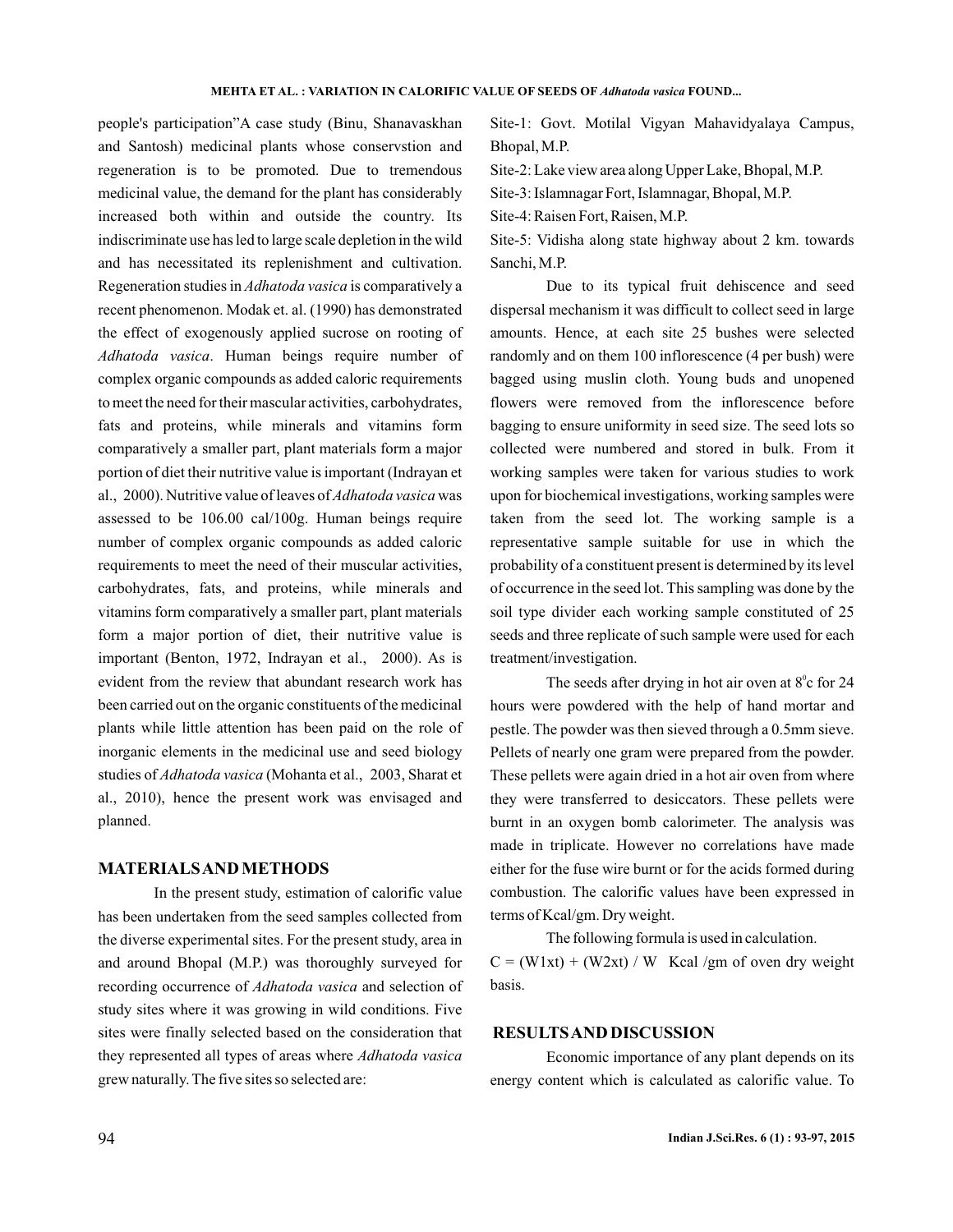| S. No          | <b>Habitats</b>                                     | <b>Calorific</b><br>Value(Kcal/gm) |
|----------------|-----------------------------------------------------|------------------------------------|
| 1              | MotilalVigyan .Mahavidyalaya<br>Area, Bhopal (M.P.) | Mean $= 5.522$<br>$SD = \pm 0.006$ |
|                |                                                     | $SE = \pm 0.003$                   |
| $\mathfrak{D}$ | Upper Lake Area Bhopal (M.P.)                       | Mean $= 4.960$                     |
|                |                                                     | $SD = \pm 0.025$                   |
|                |                                                     | $SE = \pm 0.014$                   |
| 3              | Islamnagar Area Bhopal (M.P.)                       | Mean = $5.517$                     |
|                |                                                     | $SD = \pm 0.001$                   |
|                |                                                     | $SE = \pm 0.001$                   |
| 4              | Raisen Area (M.P.)                                  | Mean $= 4.830$                     |
|                |                                                     | $SD = \pm 0.002$                   |
|                |                                                     | $SE = \pm 0.003$                   |
| 5              | Vidisha (near sanchi) (M.P.)                        | Mean = $4.624$                     |
|                |                                                     | $SD = \pm 0.004$                   |
|                |                                                     | $SE = \pm 0.002$                   |

**Table 1 : Calorific value of seeds of** *Adhatoda vasica*



Figure 1: Variation in Calorific Value of Seeds of *Adhatoda vasica*.

determine the calorific value of seed of *Adhatoda vasica*, this aspect was included in present work. The energy content of seed is determined by Bomb Calorimeter and energy content is expressed in Kcal/gram. Calorific value is calculated for seeds of *Adhatoda vasica* collected from five sites.

The heat combustion in Kcal/gram of oven dried weight of seeds of *Adhatoda vasica* is given in (Table 1 and Figure 1). Maximum energy content is found in seeds collected from Motilal Vigyan Mahavidyalaya campus and value of seed collected from Vidisha area is least. Energy value of seeds collected from different sites can be depicted as Kcal/gm.All the calorific value were compared and taken for significance with "t" test and 5% probability level .A point of note is that Calorific value of samples taken from MVM site is quite large as compared to other study sites (Figure 1). This could be partly explained due to better soil nutrient status and water availability in this site which is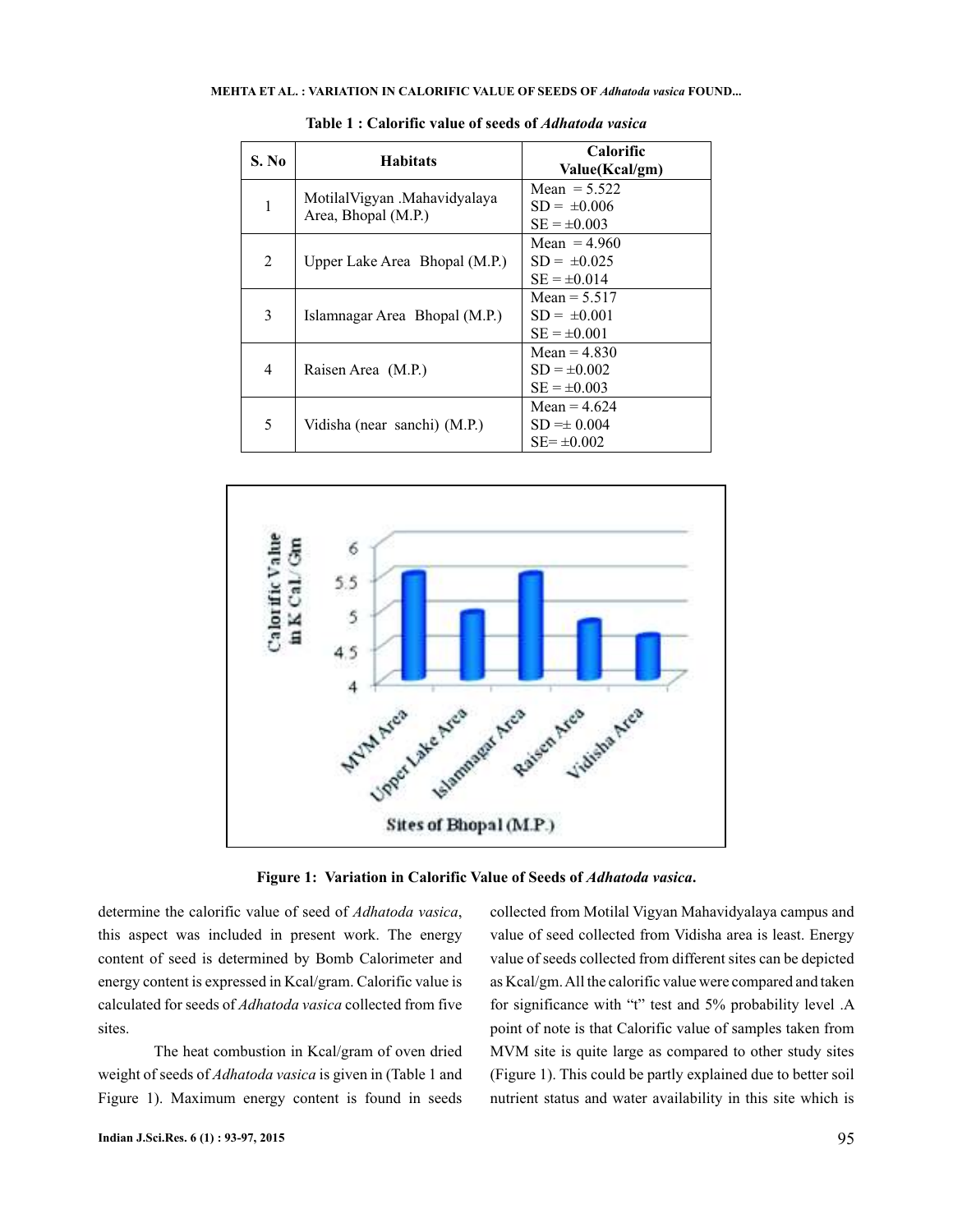#### **MEHTA ET AL. : VARIATION IN CALORIFIC VALUE OF SEEDS OF Adhatoda vasica FOUND...**

relevant with the findings of (Garg et al., 2007; Devi et al., 2008) that the variations in these attributes generally appeared to be strongly affected by an increase in plant age as well as changes in environmental conditions during different seasons (Ahamad et al., 2011).

## **CONCLUSION**

The energy content of the seeds was found to vary from site to site with maximum energy content shown by MVM campus seeds and minimum by seeds from Vidishia area near Sacchi.

#### **ACKNOWLEDGEMENT**

Authors are highly grateful to Director as well as Senior Scientist Dr. Krishna Jha Central Institute of agriculture Engineering Bhopal M.P. Professors of Department of Botany as well as Seed Technology Govt MVM Bhopal M.Pand Som Distilleries Bhopal M.P.

## **REFERENCES**

- Ahmad I., Sajid M., Ahmad A., Ashraf A., Hussain M. and Ashraf M. Y., 2011. Seasonal variation in some medicinal and biochemical Ingredients in *Menthe* (L.) Huds, Pak. J. Bot., (4) : 69-77. *longifolia* **43**
- Atal C. K., Sharma M. L., Khajuria A., Kaul A., Arya R. K., 1982. Thrombopoietic activity of vasicine hydrochloride. Indian J Exp Biol., **20**(9): 704-9.
- Basu R., Pant S., Manoj M., Priyanka K. and Saluja S., 2011. Review and future perspectives of using Vasicine and related compounds. Indo global journal of Pharmaceutical sciences,  $1(1)$ : 85-98.
- Benton W., 1972. Encyclopedia Britannica Inc., 16 : 802-5.
- Chandoke N., 1987. Vasicine the alkaloid of *Adhatoda* vasica- a novel abortifacient..Indian drugs, 29 : 425-429.
- Cleason U. P., Malmfors T., Wikman G. and Bruhn J. G., 2001. Adhatoda vasica : A critical review of ethnopharmacological and toxicological data. Journal of Ethnopharmacology., **72** (12): 1-20.
- Deka M. K., Singh K., Handique R. and Singh K., 1999. Antifeedant and oviposition deterrent effect of Melia azadirach L. and Adhatoda vasica L.

against tea mosquito bug. Annals of plant protection science.,  $7(1)$ : 26-29.

- Devi K. N., Sharma H. N. and Kumar S., 2008. Estimation of essential and trace elements in some Medicinal plants by PIXE and PIGE techniques. Nucl.Instr. Meth., **266**(2): 1605-1610.
- Garg, A. N., Kumar A., Nair A. G. C. and Reddy A. V. R., 2007. Analysis of some medicinal herbs by INAA. J.Radioanal. Nucl. Chem., 271(3): 611-919.
- Ikram M., Ehasanul Haq M., Warsi S. A. and Viqar Uddin Ahmad., 1965. - Chemical composition of Adhatoda vasica, Pak. J. Sci. Ind. Res., 8:76.
- IndrayanA. K., Sharma S. D., Kumar D. N. and Kumar M., 2000. Determination of nutritive value and analysis of mineral elements for some medicinally valuated plants from Uttaranchal, Curr. Sci., **89** (7) : 1252-1253.
- Johne S., Waibinger K., and Groger D., 1973. Studies on biosynthesis of quinazoline alkaloid peganin in Adhatoda vasica (Nees), Pharmazie, 28 (6): 403-406.
- Krishnaswamy R. and David J. C., 1940. A pharmacognostical study of , *Adhatoda vasica* Indian Journal of Pharmacy., **2** : 141-143.
- Kumar M., Dandapat S., Kumar A. and. Sinha M. P., 2013. Determination of Nutritive Value and Mineral Elements of Five-Leaf Chaste Tree ( *Vitex negundo* L.) And Malabar Nut (Adhatoda vasica Nees) Academic Journal of Plant Sciences, 6(3): 103-108.
- Modak, S. B., Hati A. P., Biswas N. and Basu, P. K., 1990. Effect of exogenously applied sucrose on rooting of Adhatoda vasica Nees. Shoot cuttings. Indian J. of Forestry, 13:43-45.
- Mohanta B., ChakrabortyA., Sudarshan M., Dutta R. K. and Baruah M., 2003. Elemental profile in some common medicinal plants of India. Its correlation with traditional therapeutic usage. J. Radioanal. Nucl.Chem., 258(2): 175-179.
- Nath D., Sethi N., Singh R. K., JainA. K., 1992. Commonly used Indian abortefacient plants with special reference to their tetralogic effects in rats, J. Ethnopharmacol, **36**(2): 147-54.